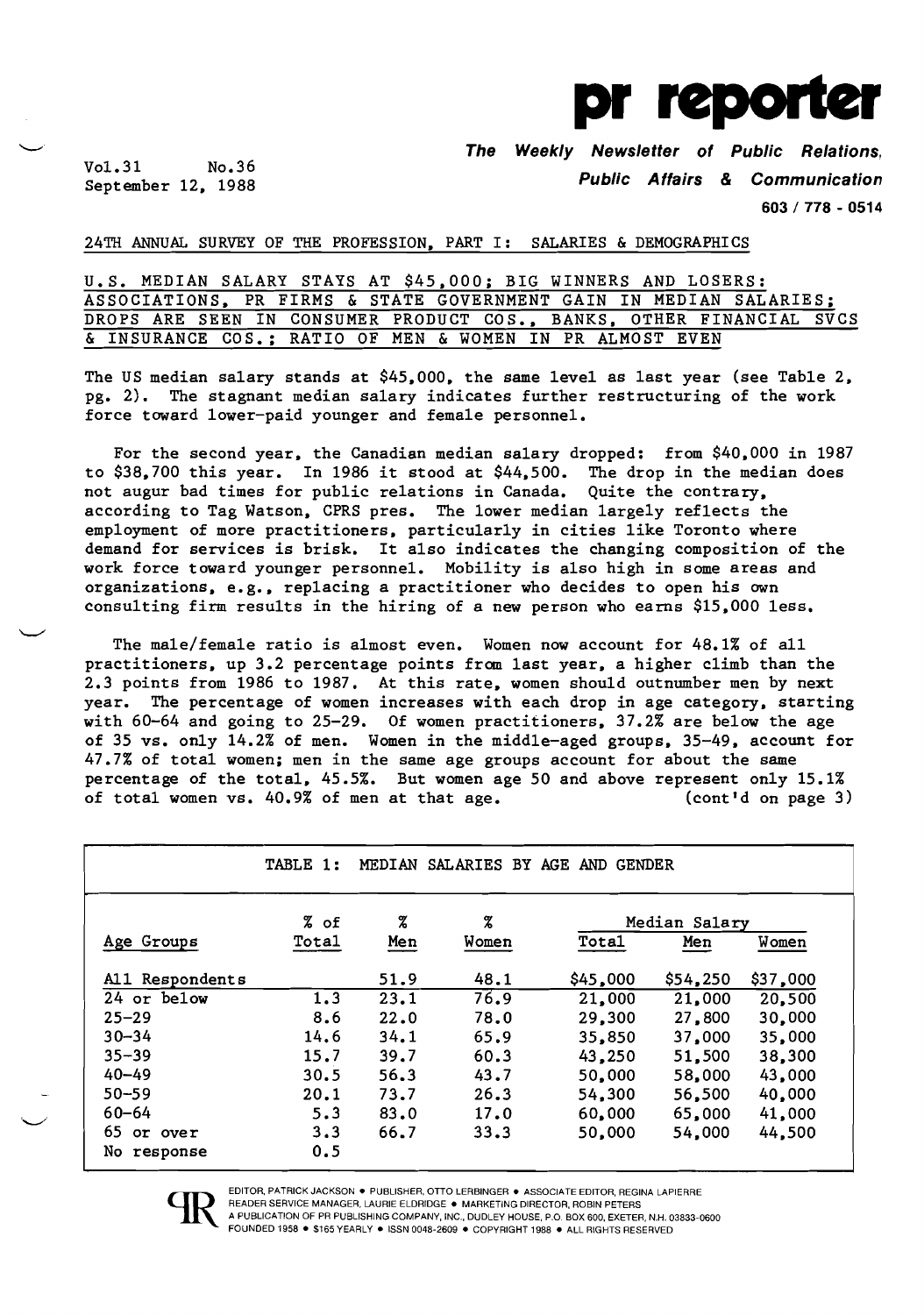| TABLE 2:<br>COMPARISON OF 1988 AND 1987 MEDIAN SALARIES OF<br>IN U.S. AND CANADA, AND BY TYPE OF ORGANIZATION                                      |                                                          |                                                          | TOP LEVEL PUBLIC RELATIONS/PUBLIC AFFAIRS PRACTITIONERS                                                       |                                                   |
|----------------------------------------------------------------------------------------------------------------------------------------------------|----------------------------------------------------------|----------------------------------------------------------|---------------------------------------------------------------------------------------------------------------|---------------------------------------------------|
| Type of Organization                                                                                                                               | 1988                                                     | Median Salary<br>1987                                    | Salary Range                                                                                                  | Median<br>Salary<br>Increase*                     |
| All US Organizations                                                                                                                               | \$45,000                                                 | \$45,000                                                 | $$14,000-260,000$                                                                                             | \$3,000                                           |
| All Canadian Organizations                                                                                                                         | 38,700                                                   | 40,000                                                   | $16,100 - 80,000$                                                                                             | 1,000                                             |
| PR Firms<br>Advertising Agencies (PR Section)<br>Other Consulting                                                                                  | 56,000<br>42,500<br>57,000                               | 48,000<br>41,000<br>45,000                               | 15,000-250,000<br>14,000-125,000<br>16,000-150,000                                                            | 8,000<br>4,000<br>7,000                           |
| Banks<br>Insurance Companies<br>Other Financial Service Org'ns                                                                                     | 34,500<br>42,000<br>43,000                               | 45,000<br>45,000<br>48,000                               | $21,000 - 86,000$<br>22,000-99,000<br>22,000-100,000                                                          | 3,000<br>2,250<br>2,000                           |
| Consumer Product Companies<br>Industrials<br>Travel/Tourism<br>Transportation<br>Utilities                                                         | 43,000<br>59,500<br>33,000<br>50,000<br>50,100           | 59,000<br>56,000<br>29,000<br>-------*<br>50,675         | 24,000-125,000<br>16,000-190,000<br>18,600-126,250<br>$30,000 - 75,000$<br>25,000-98,000                      | 4,000<br>2,750<br>5,000<br>------*<br>1,200       |
| Healthcare-Hospital<br>Healthcare-Other<br>Education-Administration<br>Education-Academic<br>Trade/Professional Assns<br>Social Services/Nonprofit | 38,750<br>45,000<br>41,700<br>36,000<br>51,000<br>31,500 | 36,000<br>40,500<br>40,000<br>31,750<br>41,000<br>30,000 | $18,300 - 77,500$<br>20,000-167,500<br>20,000-90,000<br>$23,500 - 69,000$<br>21,500-140,000<br>16,000-130,000 | 4,150<br>500<br>1,700<br>1,000<br>11,000<br>3,500 |
| Government:<br>Federa1<br>State<br>Loca1                                                                                                           | 42,000<br>39,400<br>35,000                               | 43,000<br>33,500<br>38,450                               | $26,000 - 59,200$<br>$18,100 - 65,000$<br>$30,000 - 60,000$                                                   | 700<br>1,400<br>1,000                             |

\* Calculated on the difference between 1988 median salaries and median "last year salary."

\*\* Sample size is too small to compute median.

*n* Canadian respondents were asked to state salaries in US dollars.

Notes: 1) Top level positions include all supervisory positions: excluded are professional specialists and account executives. Sample size is 969. 2) "Median Salary" and "Median Increase" is the point on the scale at which and correspondingly below which -- 50% of the respondents fall. 3) Salaries by type of org'n include U.S. salaries only. 4) Total sample size is 969.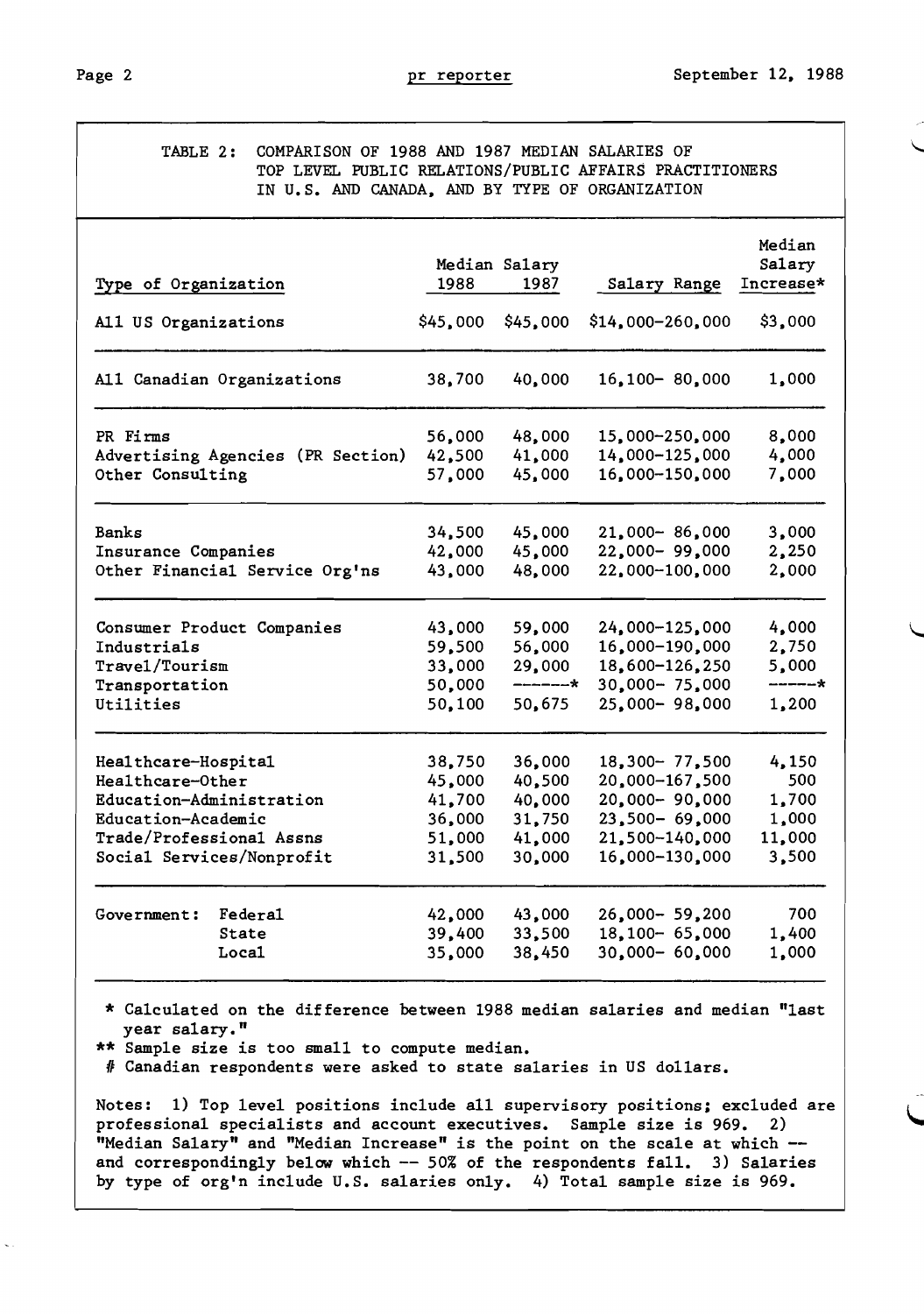Not only does the employment preference look favorable for young women. so does the salary comparison. As shown in Table 1, women in the 25-29 age range actually earn \$2.200 more than their male counterparts. Salaries for entry-level men & women are about equal (with men earning an insignificant \$500 more). in all higher age categories. women earn less than men. Since past entry of women into the public relations field is now reflected in higher proportions of women in older age categories. the overall median salary differential between men &women has widened to \$17.250 from last year's \$15.000 difference.

#### MALE AND FEMALE BASTIONS OF EMPLOYMENT

The growing length of the list in Table 3 showing which industries employ 55% or more women is dramatic evidence of the feminization of public relations. Added to this year's list are consumer product companies, local government. other financial companies. banks. and insurance companies. Remaining high on this list are hea1thcare-hospita1s. travel/tourism and state government. Only one industry was added to the list showing employment of 55% or more men: trade/professional associations. Employing the highest percentage of male personnel are industrials. educationacademic. federal government and utilities.

# INDUSTRIAL AND CONSULTING FIRMS PAY HIGHEST SALARIES: ASSOCIATIONS RECORD GREATEST GAINS

Salaries among industrial companies have traditionally been the highest and continue to hold the lead. But consulting firms are rapidly catching up as corporate restructuring leads not only to downsizing of staffs. but contracting some public relations projects to counseling firms.

| TABLE 3: INDUSTRY RANKINGS IN<br>EMPLOYMENT OF MEN & WOMEN |      |
|------------------------------------------------------------|------|
| Employing 55% Or More Women                                | Z.   |
| Healthcare-Hospitals                                       | 77.1 |
| Travel/Tourism                                             | 71.4 |
| <b>State Government</b>                                    | 70.0 |
| Consumer Product Cos.                                      | 62.2 |
| Local Government                                           | 60.0 |
| Other Financial                                            | 60.0 |
| Insurance                                                  | 59.3 |
| Social Services/Nonprofit                                  | 59.0 |
| <b>Banks</b>                                               | 58.8 |
| Healthcare-Other                                           | 57.1 |
| Education-Administration                                   | 55.4 |
| Employing 55% Or More Men                                  |      |
| Industrials                                                | 72.2 |
| Education-Academic                                         | 70.8 |
| Federal Government                                         | 70.0 |
| Utilities                                                  | 64.2 |
| Consumer Product                                           | 62.2 |
| PR Firms                                                   | 59.2 |
| Trade/Professional Ass'ns                                  | 57.7 |
| Advertising Agencies                                       | 50.0 |
|                                                            |      |

Trade/professional associations show a \$10.000 rise in median salary to \$51.000 in 1988. One explanation is that as many corporations are closing their Washington offices, associations are taking over some of the tasks previously performed by them. Frank Martineau of Association Trends (Bethesda. Md) attributes the increase to the fact associations are gaining in importance. "Because associations are becoming more valuable. there is constant pressure for more increases." Martineau emphasizes that the increases are evident thruout the payroll. not just in the pr department. "The association salaries have increased all the way down the line. All boats rise & pr is just following the lead." Martineau, who defines the association as "a pr firm with just one client," says associations look to the government salary index for guidance. "There has **been a**  4.1% increase for federal workers which means there will be a comparative increase for associations. We have to stay competitive with the federal government."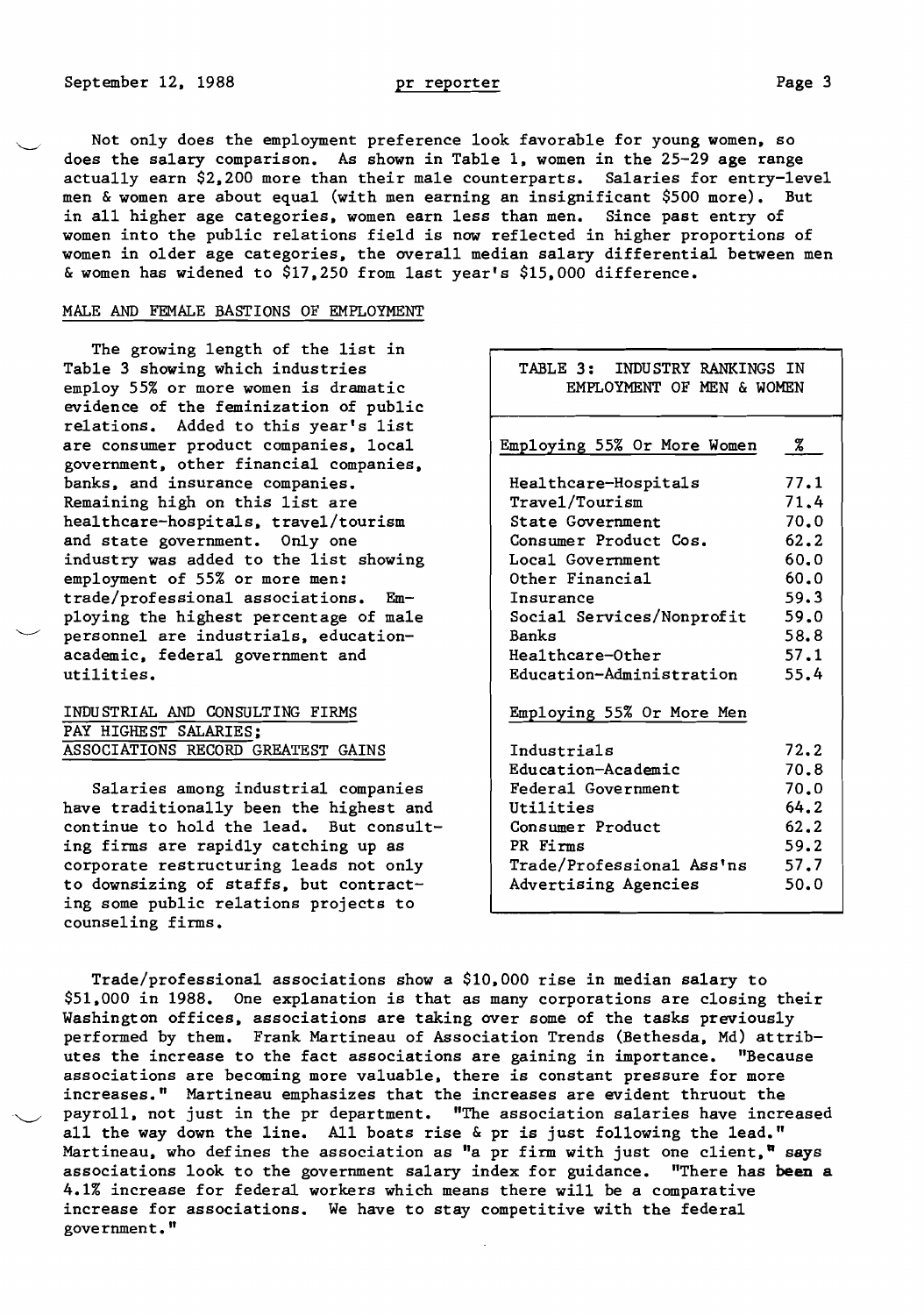### FINANCIAL SERVICE ORGANIZATIONS' MEDIAN SALARIES DROP

The median salary of banks fell to \$34.500 from last year's \$45.000. Insurance companies show a \$3.000 drop. other financial service companies a \$5.000 decrease. Bank failures and reorganizations plus the fallout of the October stock market crash contribute to turbulence in the financial industry & an instability in salaries. Also. the general trend toward the hiring of younger and female personnel is much more pronounced in this industry group than others, as further explained on page 3.

Another explanation for the decrease is the shifting of higher-paid jobs from public relations to other areas. John Goodier. Bank of Delaware: "Here in Delaware there are 3 major banks. Only one has a pr person. What we're seeing here is that banks are assigning public affairs functions to people in other departments. such as marketing." Goodier says the salary drop is due to public relations assignments being given to newcomers fresh out of school.

From First Bank of California (San Francisco). a pr spokesperson who asked to remain anonymous said he didn't notice any such trend and his people were given raises over the past year. Mary Ullrich of Harris Bank (Chicago) agrees. "If I were to hire someone now. I would expect to pay them more than their incumbant had been receiving at the time of his or her retirement." Ullrich does emphasize that she hasn't hired anybody in quite sometime.

### IT PAYS TO HOLD A MASTER'S DEGREE

| The 28.7% of                 |                   |                                |          |               |          |
|------------------------------|-------------------|--------------------------------|----------|---------------|----------|
| practitioners who            | TABLE 4:          | EDUCATIONAL LEVEL AND SALARIES |          |               |          |
| hold a master's              |                   |                                |          |               |          |
| degree have a me-            |                   |                                |          |               |          |
| dian salary of               |                   | Percent                        |          | Median Salary |          |
| $$50,000 \text{ vs.} bache-$ | Leve1             | of Total                       | Total    | Men           | Women    |
| lor's degree hold-           |                   |                                |          |               |          |
| ers who earn a me-           | High School       | 0.3                            | \$39,500 | \$35,000      | \$39,000 |
| dian of $$43,000$ .          | Some College      | 6.2                            | 46,000   | 56,000        | 41,000   |
| $$7,000$ less (see           | Bachelor's Degree | 61.0                           | 43,000   | 53,750        | 35,000   |
| Table 4). The                | Master's Degree   | 28.7                           | 50,000   | 55,000        | 41,800   |
| vast majority of             | Ph.D.             | 3.8                            | 49,200   | 55,000        | 48,000   |
| practitioners, how-          |                   |                                |          |               |          |
| ever, hold a bachelor's      |                   |                                |          |               |          |

degree, now 61%, while  $28.7% -$  slightly less than last year  $-$  hold a master's degree. Note that those with doctorates earn less.

Journalism is the predominant major of most BS/BA holders (32.7%). followed by communications (13.3%) and public relations (3.5%). Most of the other majors are scattered throughout liberal arts. management. education. and a few miscellaneous ones like agriculture and engineering. Among MS/MA holders. the percentage of journalism majors is lower (only 15.6%) while communication and public relations majors are more numerous (19.7% and 8.6%. respectively). The additional major finding reported last year. namely. that a high percentage of master's degree holders major in business administration or management, is even more pronounced this year: 25.7% this year vs. 22.5% last year.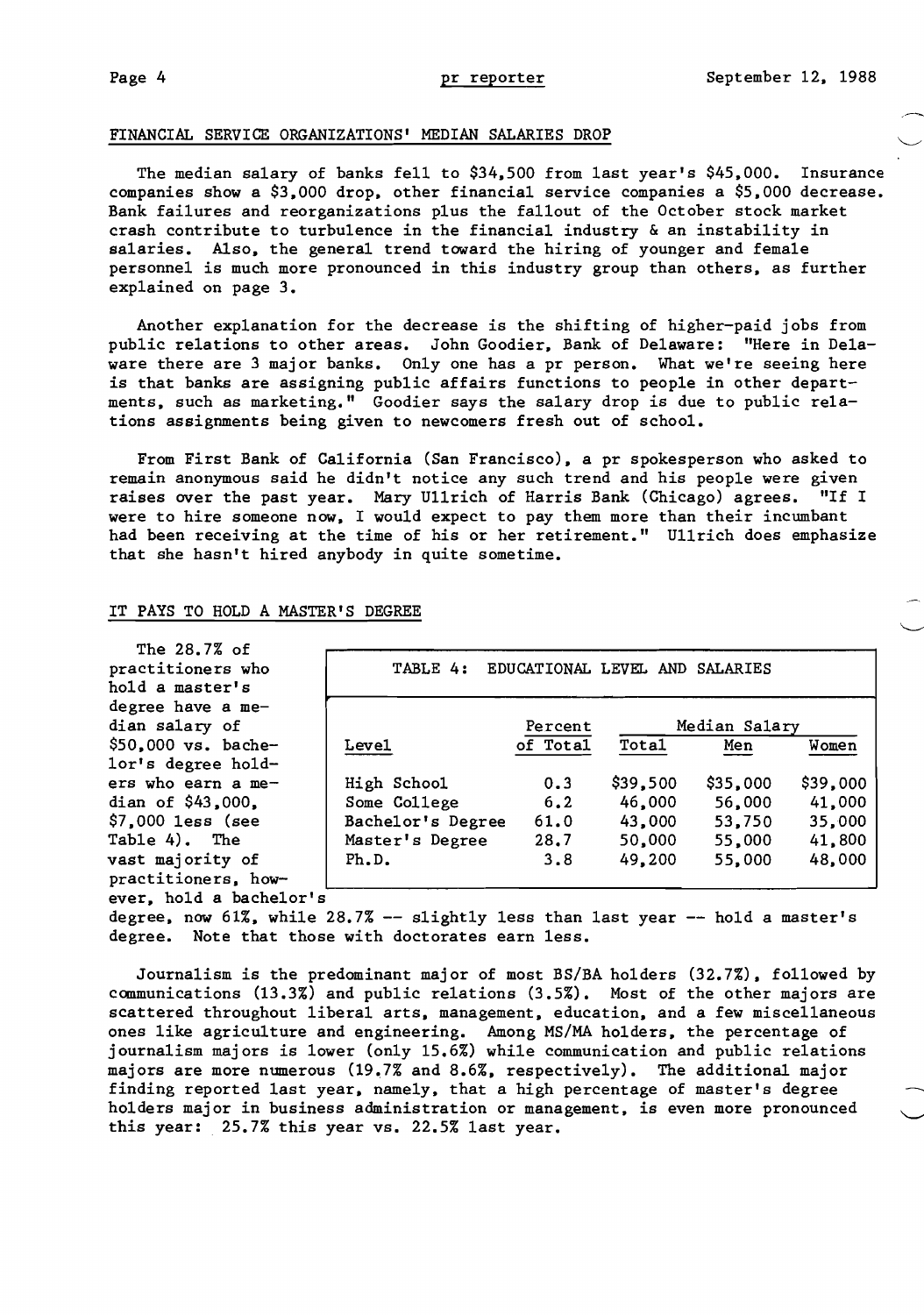Page 5

 $\bar{z}$ 

|  | SALARY DIFFERENCES BY REGION, YEARS IN PR AND TITLE |  |  |  |  |  |  |  |
|--|-----------------------------------------------------|--|--|--|--|--|--|--|
|--|-----------------------------------------------------|--|--|--|--|--|--|--|

| Every re-      |                    |                                    |                 |       |           |                   |          |
|----------------|--------------------|------------------------------------|-----------------|-------|-----------|-------------------|----------|
| gion of the    | TABLE 5:           | MEDIAN                             | SALARIES OF MEN |       | AND WOMEN | YEARS IN PR<br>BY |          |
| $US$ -- North- |                    |                                    |                 |       |           |                   |          |
| east, North    |                    |                                    |                 |       |           |                   |          |
| Central, West  |                    |                                    |                 |       |           |                   |          |
| & South has    |                    | % of                               |                 |       |           | Median Salary     |          |
| the identical  | <b>Years in PR</b> | Total                              | Men             | Women | Total     | Men               | Women    |
| median salary  |                    |                                    |                 |       |           |                   |          |
| of $$45,000.$  | 1 yr or 1ess       | 1.8                                | 35.3%           | 64.7% | \$24,150  | -------*          | \$22,000 |
| For several    | $2-3$ years        | 4.2                                | 34.1            | 65.9  | 29,400    | \$32,000          | 28,500   |
| years, re-     | $4-5$ years        | 8.5                                | 25.6            | 74.4  | 30,000    | 33,000            | 30,000   |
| gional sal-    | 6-9 years          | 18.2                               | 34.7            | 65.3  | 37,000    | 43,000            | 34,400   |
| ary differ-    | $10 - 14$          | 22.3                               | 37.0            | 63.0  | 43,600    | 54,000            | 40,000   |
| ences have     | $15 - 19$          | 15.1                               | 52.7            | 47.3  | 50,000    | 56,100            | 45,000   |
| been fading.   | $20 - 29$          | 20.9                               | 84.2            | 15.8  | 57,000    | 58,000            | 53,000   |
| Last year,     | $30 - 39$          | 7.4                                | 83.3            | 16.7  | 63,600    | 65,000            | 44,000   |
| only the       | 40 or more         | 1.3                                | 84.6            | 15.4  | 51,000    | 52,000            | -------* |
| Northeast      |                    |                                    |                 |       |           |                   |          |
| led other      |                    | *Sample too small for valid figure |                 |       |           |                   |          |
| regions.       |                    |                                    |                 |       |           |                   |          |
| Now a          |                    |                                    |                 |       |           |                   |          |

national public relations labor market appears to exist.

As expected, salaries rise with increasing years of experience. This rule applies to both men & women except for a drop in salaries in the "most experience" category, which is 40 or more years for men & 30-39 years for women.

| Title/Leve1                    |                  | Within Each Title |       |          | Median Salary |               |
|--------------------------------|------------------|-------------------|-------|----------|---------------|---------------|
|                                | <b>Total</b>     | Men               | Women | Total    | Men           | Women         |
| President (Of Counseling Firm) | 11.2%            | 66.1%             | 33.9% | \$60,000 | \$66, 250     | \$60,000      |
| Consultant/Counsel             | 1.9 <sub>1</sub> | 50.0              | 50.0  | 36,000   | 55,500        | 30,300        |
| Account Executive              | 1.7              | 37.5              | 62.5  | 27,800   | 26,000        | 29,500        |
| Exec Or Senior VP              | 2.4              | 69.6              | 30.4  | 69,000   | 76,000        | 50,000        |
| Vice President                 | 10.3             | 71.0              | 29.0  | 64,750   |               | 71,000 60,000 |
| 2nd Or Ass't VP                | 1.2              | 75.0              | 25.0  | 61,000   | 57,000        | -------*      |
| Director Or Manager            | 46.8             | 46.3              | 23.7  | 43,000   | 52,000        | 38,500        |
| Editor                         | 0,6              | 66.7              | 33.3  | 43,500   | 55,000        | 35,000        |
| Coordinator/Supervisor         | 5.0              | 37.5              | 62.5  | 35,000   | 38,800        | 32,450        |
| Officer                        | 3.7              | 44.4              | 55.6  | 35,000   | 39,000        | 30,250        |
| Professor                      | 1.9              | 77.8              | 22.2  | 35,500   | 40,500        | 30,300        |
| Professional Specialist        | 2.8              | $25.9$ $74.1$     |       | 32,000   | 43,000        | 30,500        |
| Other                          | 1.0              | 57.1              | 42.9  | 44,000   | 47,750        | 35,000        |